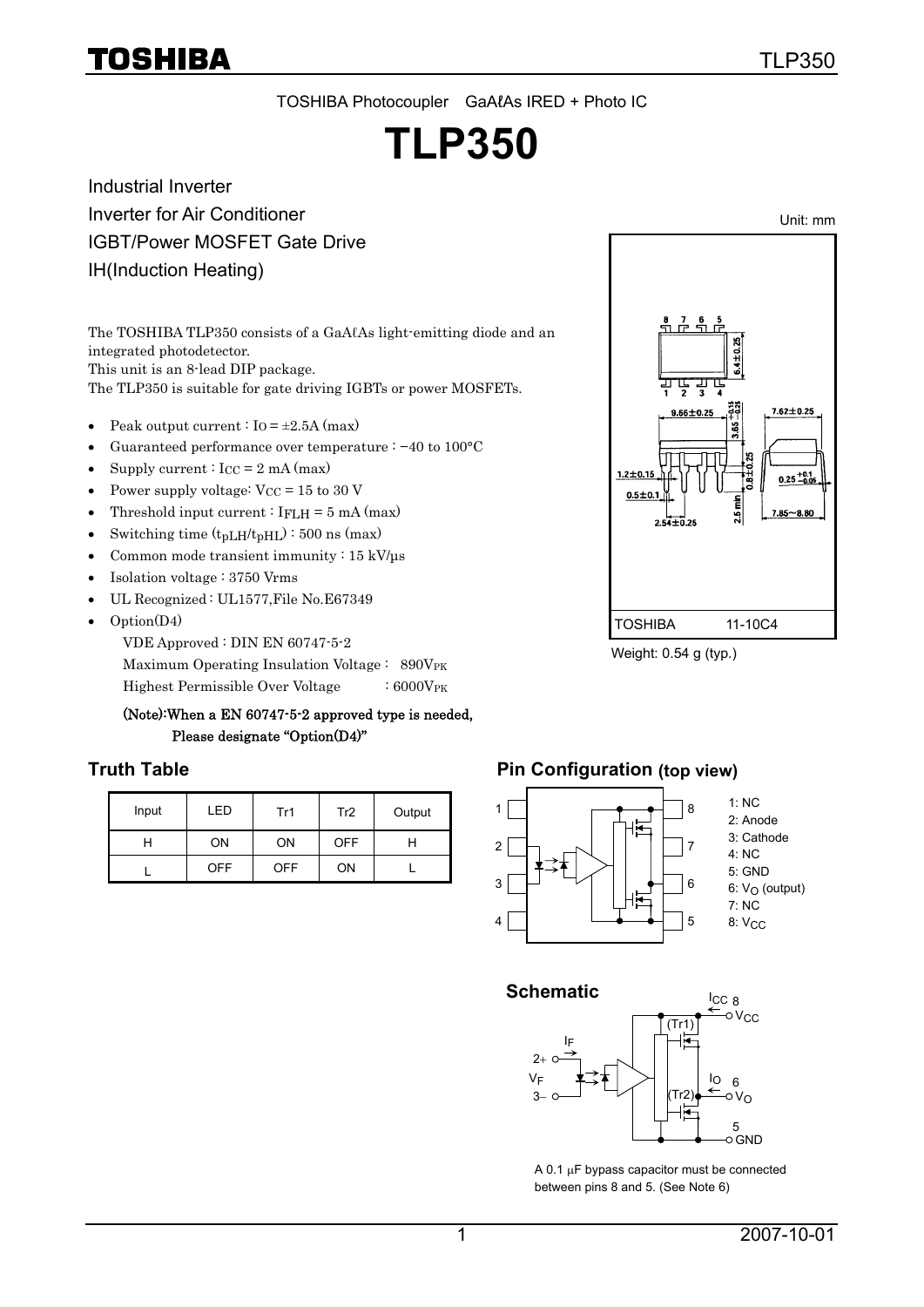**Absolute Maximum Ratings (Ta** = **25°C)**

|                                                                 | Characteristic                            | Symbol                              | Rating                                 | Unit                |              |
|-----------------------------------------------------------------|-------------------------------------------|-------------------------------------|----------------------------------------|---------------------|--------------|
|                                                                 | Forward current                           | ΙF                                  | 20                                     | mA                  |              |
|                                                                 | Forward current derating (Ta $\geq$ 85°C) | $\Delta$ <sub>F</sub> / $\Delta$ Ta | $-0.54$                                | $mA$ <sup>°</sup> C |              |
| ۹<br>س                                                          | Peak transient forward current            | (Note 1)                            | <b>IFP</b>                             | 1                   | A            |
|                                                                 | Reverse voltage                           |                                     | V <sub>R</sub>                         | 5                   | V            |
|                                                                 | Junction temperature                      | T <sub>i</sub>                      | 125                                    | °C                  |              |
|                                                                 | "H" peak output current                   | Ta = $-40$ to 100 $^{\circ}$ C      | <b>l</b> oph                           | $-2.5$              | A            |
|                                                                 | "L" peak output current                   | (Note 2)                            | <b>l</b> OPL                           | 2.5                 | A            |
| Detector                                                        | Supply voltage                            | Ta < $95 °C$                        | $V_{\rm CC}$                           | 35                  | V            |
|                                                                 | Supply voltage Derating                   | Ta $\geq 95$ °C                     | $\Delta$ V <sub>CC</sub> / $\Delta$ Ta | $-1.0$              | V/C          |
|                                                                 | Junction temperature                      |                                     | Ti                                     | 125                 | $^{\circ}$ C |
|                                                                 | Operating frequency                       | (Note 3)                            | f                                      | 50                  | <b>kHz</b>   |
|                                                                 | Storage temperature range                 | $T_{\text{stg}}$                    | $-55$ to 125                           | $^{\circ}$ C        |              |
|                                                                 | Operating temperature range               | T <sub>opr</sub>                    | $-40$ to 100                           | °C                  |              |
| Lead soldering temperature (10 s)<br>(Note 4)                   |                                           |                                     | $T_{sol}$                              | 260                 | $^{\circ}$ C |
| (Note 5)<br>Isolation voltage (AC, 1 minute, R.H. $\leq 60\%$ ) |                                           |                                     | $BV_S$                                 | 3750                | Vrms         |

Note: Using continuously under heavy loads (e.g. the application of high temperature/current/voltage and the significant change in temperature, etc.) may cause this product to decrease in the reliability significantly even if the operating conditions (i.e. operating temperature/current/voltage, etc.) are within the absolute maximum ratings.

Please design the appropriate reliability upon reviewing the Toshiba Semiconductor Reliability Handbook ("Handling Precautions"/"Derating Concept and Methods") and individual reliability data (i.e. reliability test report and estimated failure rate, etc).

- Note 1: Pulse width  $P_W \le 1 \mu s$ , 300 pps
- Note 2: Exponential waveform pulse width  $P_W \le 0.3 \mu s$ ,  $f \le 15 \kappa Hz$
- Note 3: Exponential waveform  $\text{IOPH}$  ≥ -2.0A (≤ 0.3µs),  $\text{IOPL}$  ≤ 2.0A (≤ 0.3µs)
- Note 4: At 2 mm or more from the lead root.
- Note 5: This device is regarded as a two terminal device: pins 1, 2, 3 and 4 are shorted together, as are pins 5, 6, 7 and 8.
- Note 6: A ceramic capacitor(0.1  $\mu$ F) should be connected from pin 8 to pin 5 to stabilize the operation of the high gain linear amplifier. Failure to provide the bypass may impair the switching property. The total lead length between capacitor and coupler should not exceed 1 cm.

#### **Recommended Operating Conditions**

| Characteristic        |          | Symbol                             | Min   | Typ. | Max    | Unit |
|-----------------------|----------|------------------------------------|-------|------|--------|------|
| Input current, ON     | (Note 7) | IF (ON)                            | 7.5   |      | 10     | mA   |
| Input voltage, OFF    |          | $V_{\mathsf{F}}$ (OFF)             |       |      | 0.8    |      |
| Supply voltage        |          | $V_{\rm CC}$                       | 15    |      | 30     |      |
| Peak output current   |          | l <sub>OPH</sub> /l <sub>OPL</sub> |       |      | $+2.0$ | A    |
| Operating temperature |          | $\mathsf{T}_{\mathsf{OPT}}$        | $-40$ |      | 100    | °C   |

Note: Recommended operating conditions are given as a design guideline to obtain expected performance of the device. Additionally, each item is an independent guideline respectively. In developing designs using this product, please confirm specified characteristics shown in this document.

Note 7: Input signal rise time (fall time)  $< 0.5 \mu s$ .

Note 8: If the rising slope of the supply voltage (VCC) for the detector is steep, stable operation of the internal circuits cannot be guaranteed.

Be sure to set 3.0V/μs or less for a rising slope of the VCC.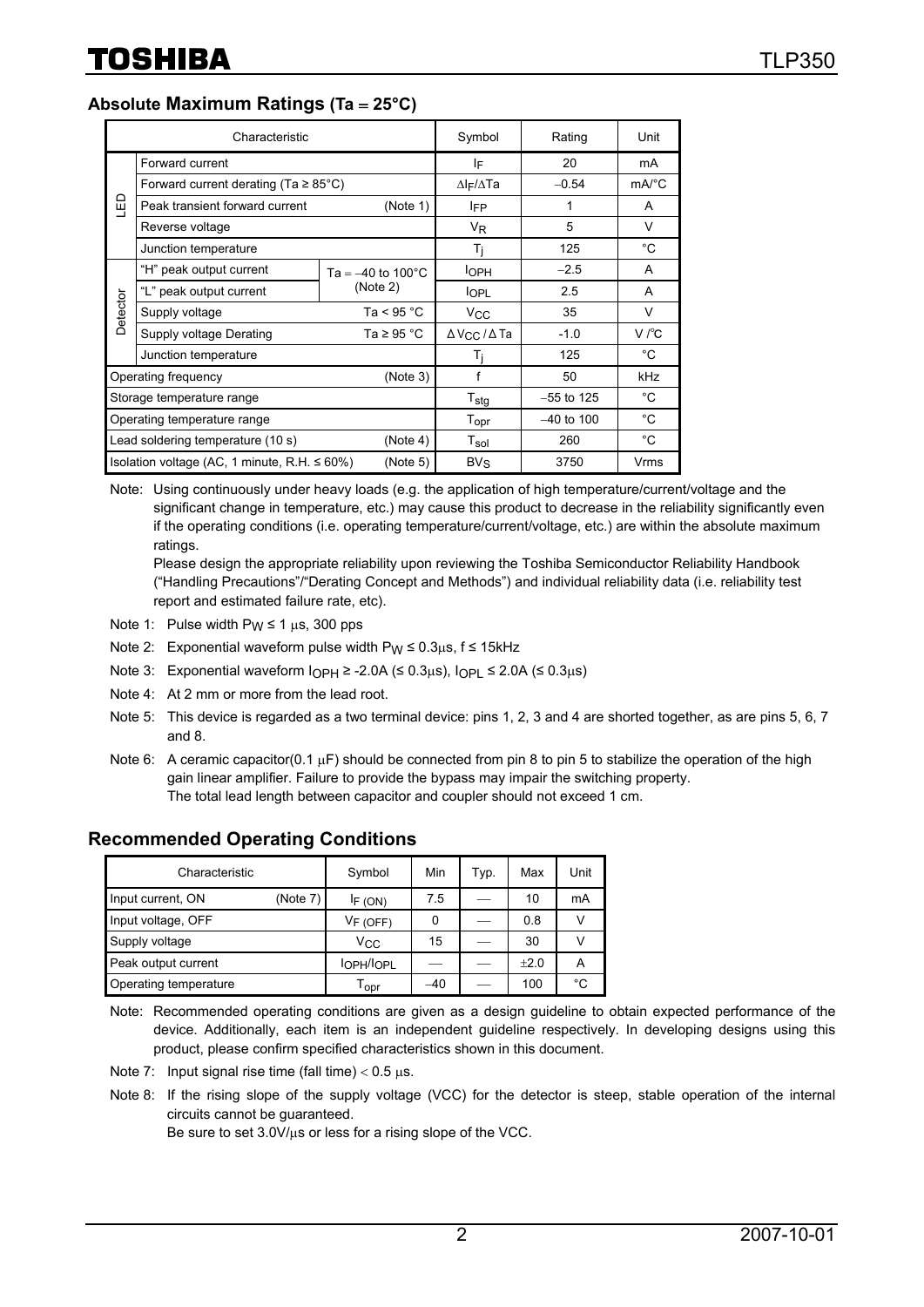#### **Electrical Characteristics (Ta** = −**40 to 100°C, unless otherwise specified)**

|                                               | Test<br><b>Test Conditions</b><br>Characteristic<br>Symbol<br>Circuit |                           |                                                 | Min                                                                      | Typ.*                    | Max                           | Unit                     |                          |           |
|-----------------------------------------------|-----------------------------------------------------------------------|---------------------------|-------------------------------------------------|--------------------------------------------------------------------------|--------------------------|-------------------------------|--------------------------|--------------------------|-----------|
| Forward voltage                               |                                                                       | $V_F$                     |                                                 | $I_F = 10$ mA, Ta = 25°C                                                 |                          |                               | 1.6                      | 1.8                      | $\vee$    |
| Temperature coefficient of forward<br>voltage |                                                                       | $\Delta V_F / \Delta Ta$  |                                                 | $I_F = 10$ mA                                                            |                          |                               | $-2.0$                   | $\overline{\phantom{0}}$ | mV/°C     |
| Input reverse current                         |                                                                       | l <sub>R</sub>            |                                                 | $V_R = 5 V$ , Ta = 25°C                                                  |                          | $\overline{\phantom{0}}$      | $\overline{\phantom{0}}$ | 10                       | $\mu$ A   |
| Input capacitance                             |                                                                       | $C_{\mathsf{T}}$          |                                                 | $V = 0$ , f = 1 MHz, Ta = 25°C                                           |                          | $\overline{\phantom{0}}$      | 45                       | 250                      | pF        |
|                                               | "H" Level                                                             |                           | $\mathbf{1}$                                    | $V_{\text{CC}} = 30 \text{ V}, I_F = 5 \text{ mA}$<br>$V_{8-6} = -3.5 V$ |                          |                               | $-1.6$                   | $-1.0$                   |           |
| Output current<br>(Note 9)                    |                                                                       | <b>l</b> OPH              |                                                 | $V_{CC} = 15 V, I_F = 5 mA$<br>$V_{8-6} = -7.0 V$                        |                          |                               |                          | $-2.0$                   |           |
|                                               |                                                                       | $\overline{2}$            | $V_{CC} = 30 V, I_F = 0 mA$<br>$V_{6-5} = 2.5V$ |                                                                          | 1.0                      | 1.6                           |                          | A                        |           |
|                                               |                                                                       | "L" Level<br><b>l</b> OPL |                                                 | $V_{CC} = 15 V, I_F = 0 mA$<br>$V_{6-5} = 7.0V$                          |                          | 2.0                           |                          |                          |           |
| Output voltage                                | "H" Level                                                             | VOH                       | 3                                               | $V_{CC}$ 1 = +15 V<br>$VEE$ <sub>1</sub> = -15 V                         | $I_F = 5$ mA             | 11                            | 13.7                     |                          | $\vee$    |
|                                               | "L" Level                                                             | VOL                       | 4                                               | $R_L = 200 \Omega$                                                       | $V_F = 0.8 V$            | $\overbrace{\phantom{12333}}$ | $-14.9$                  | $-12.5$                  |           |
| Supply current                                | "H" Level                                                             | <b>ICCH</b>               | 5                                               | $V_{CC}$ = 30 V                                                          | $I_F = 10$ mA            |                               | 1.3                      | 2.0                      | mA        |
|                                               | "L" Level                                                             | <b>ICCL</b>               | 6                                               | V <sub>O</sub> open                                                      | $I_F = 0$ mA             |                               | 1.3                      | 2.0                      |           |
| Threshold input current                       | $L \rightarrow H$                                                     | <b>IFLH</b>               |                                                 | $V_{\text{cc}}$ = 15V, $V_{\text{o}}$ > 1V, lo = 0mA                     |                          |                               | 1.8                      | 5                        | <b>mA</b> |
| Threshold input voltage                       | $H \rightarrow L$                                                     | <b>VFHL</b>               |                                                 | $V_{CC}$ = 15V, $V_{O}$ < 1V, lo = 0mA                                   |                          | 0.8                           | $\overline{\phantom{0}}$ | $\overline{\phantom{0}}$ | $\vee$    |
| Supply voltage                                |                                                                       | <b>V<sub>CC</sub></b>     |                                                 | 15                                                                       | $\overline{\phantom{0}}$ | 30                            | V                        |                          |           |
| UVLO threshhold                               |                                                                       | VUVLO+                    |                                                 | $V_O > 2.5 V$ , I <sub>F</sub> = 5 mA                                    |                          | 11.0                          | 12.5                     | 13.5                     | $\vee$    |
|                                               |                                                                       | VUVLO-                    | $\overline{\phantom{0}}$                        |                                                                          |                          | 9.5                           | 11.0                     | 12.0                     | V         |
| UVLO hysteresis                               |                                                                       | <b>UVLO<sub>HYS</sub></b> | $\overline{\phantom{0}}$                        |                                                                          |                          |                               | 1.5                      | $\overline{\phantom{0}}$ | $\vee$    |

\*: All typical values are at Ta =  $25^{\circ}$ C

Note 9: Duration of  $I<sub>O</sub>$ :  $\leq$  50  $\mu$ s(1PULSE)

Note 10: This product is more sensitive to static electricity (ESD) than the conventional product because of its minimal power consumption design.

General static electricity precautions are necessary for handling this component.

#### **Isolation Characteristics (Ta = 25°C)**

| Characteristic              | Symbol                                     | <b>Test Conditions</b>                                   | Min.               | Тур.      | Max. | Unit             |
|-----------------------------|--------------------------------------------|----------------------------------------------------------|--------------------|-----------|------|------------------|
| Capacitance input to output | (Note5)<br>$V = 0.f = 1MHz$<br>$c_{\rm S}$ |                                                          |                    | 1.0       |      | pF               |
| <b>Isolation resistance</b> | $R_{\rm S}$                                | $V_S = 500 V$ , Ta = 25°C,<br>$R.H. \le 60\%$<br>(Note5) | $1 \times 10^{12}$ | $10^{14}$ |      | Ω                |
|                             |                                            | AC,1 minute                                              | 3750               |           |      |                  |
| Isolation voltage           | $BV_S$                                     | AC,1 second, in oil                                      |                    | 10000     |      | $V_{\text{rms}}$ |
|                             |                                            | DC,1 minute, in oil                                      |                    | 10000     |      | Vdc              |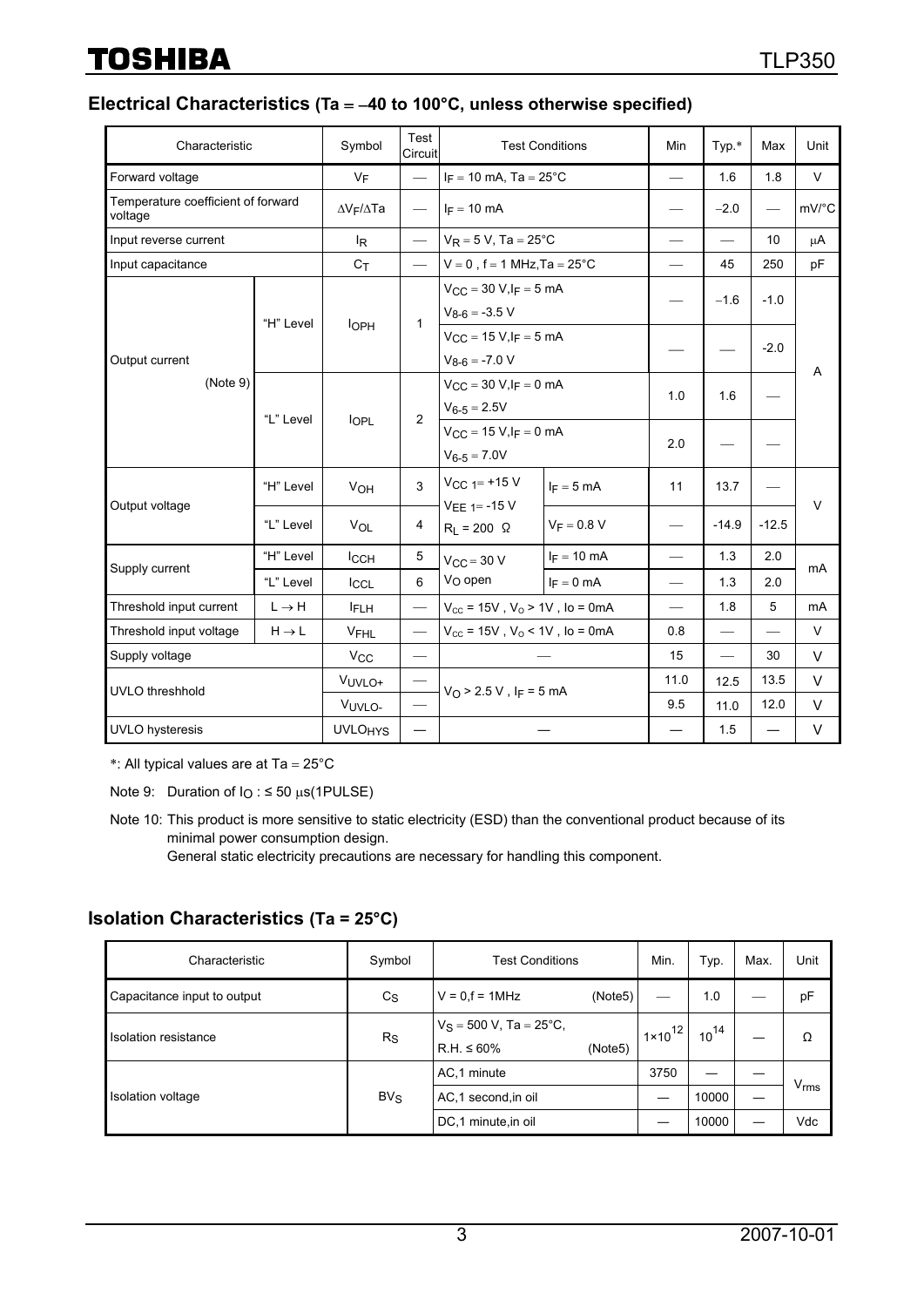# **Switching Characteristics (Ta** = −**40 to 100°C, unless otherwise specified)**

| Characteristic                                         |                   | Symbol                                       | Test<br>Circuit                                                           | <b>Test Conditions</b>                                                  |                                  | Min      | Typ.* | Max | Unit      |
|--------------------------------------------------------|-------------------|----------------------------------------------|---------------------------------------------------------------------------|-------------------------------------------------------------------------|----------------------------------|----------|-------|-----|-----------|
|                                                        | $L \rightarrow H$ | $t_{\text{pLH}}$                             |                                                                           | $V_{CC}$ = 30 V<br>$R_g = 20 \Omega$<br>$C_{q} = 10 \text{ nF}$         | $I_F = 0 \rightarrow 5$ mA       | 50       | 260   | 500 |           |
| Propagation delay time                                 | $H \rightarrow L$ | $t_{\text{pHL}}$                             |                                                                           |                                                                         | $I_F = 5 \rightarrow 0$ mA       | 50       | 260   | 500 |           |
| Switching Time Dispersion<br>between ON and OFF        |                   | $ t$ <sub>pHL</sub> - $t$ <sub>pLH</sub> $ $ |                                                                           | $V_{\text{CC}}$ = 30 V<br>$R_g = 20 \Omega$ ,<br>C <sub>g</sub> = 10 nF |                                  |          |       | 350 | ns        |
| Output rise time (10-90%)                              |                   | tr                                           |                                                                           | $V_{\text{CC}} = 30 \text{ V}$<br>$R_q = 20 \Omega$                     | $I_F = 0 \rightarrow 5$ mA       |          | 15    |     |           |
| Output fall time (90-10%)<br>tf                        |                   |                                              |                                                                           | $C_{q} = 10 \text{ nF}$                                                 | $I_F = 5 \rightarrow 0$ mA       |          | 8     |     |           |
| Common mode transient immunity<br>at high level output |                   | CM <sub>H</sub>                              | $V_{CM}$ = 1000 Vp-p<br>$Ta = 25^{\circ}C$<br>8<br>$V_{\text{CC}} = 30$ V |                                                                         | $I_F = 5$ mA<br>$VO (min) = 26V$ | $-15000$ |       |     | $V/\mu s$ |
| Common mode transient immunity<br>at low level output  |                   | CM <sub>I</sub>                              |                                                                           | $I_F = 0$ mA<br>$VO$ (max) = 1V                                         | 15000                            |          |       |     |           |

\*: All typical values are at  $Ta = 25^{\circ}C$ 

### **Test Circuit 1: IOPH Test Circuit 2: IOPL**





**Test Circuit 3: V<sub>OH</sub> Test Circuit 4: V<sub>OL</sub>** 





**Test Circuit 5: IccH Test Circuit 6: IccL** 



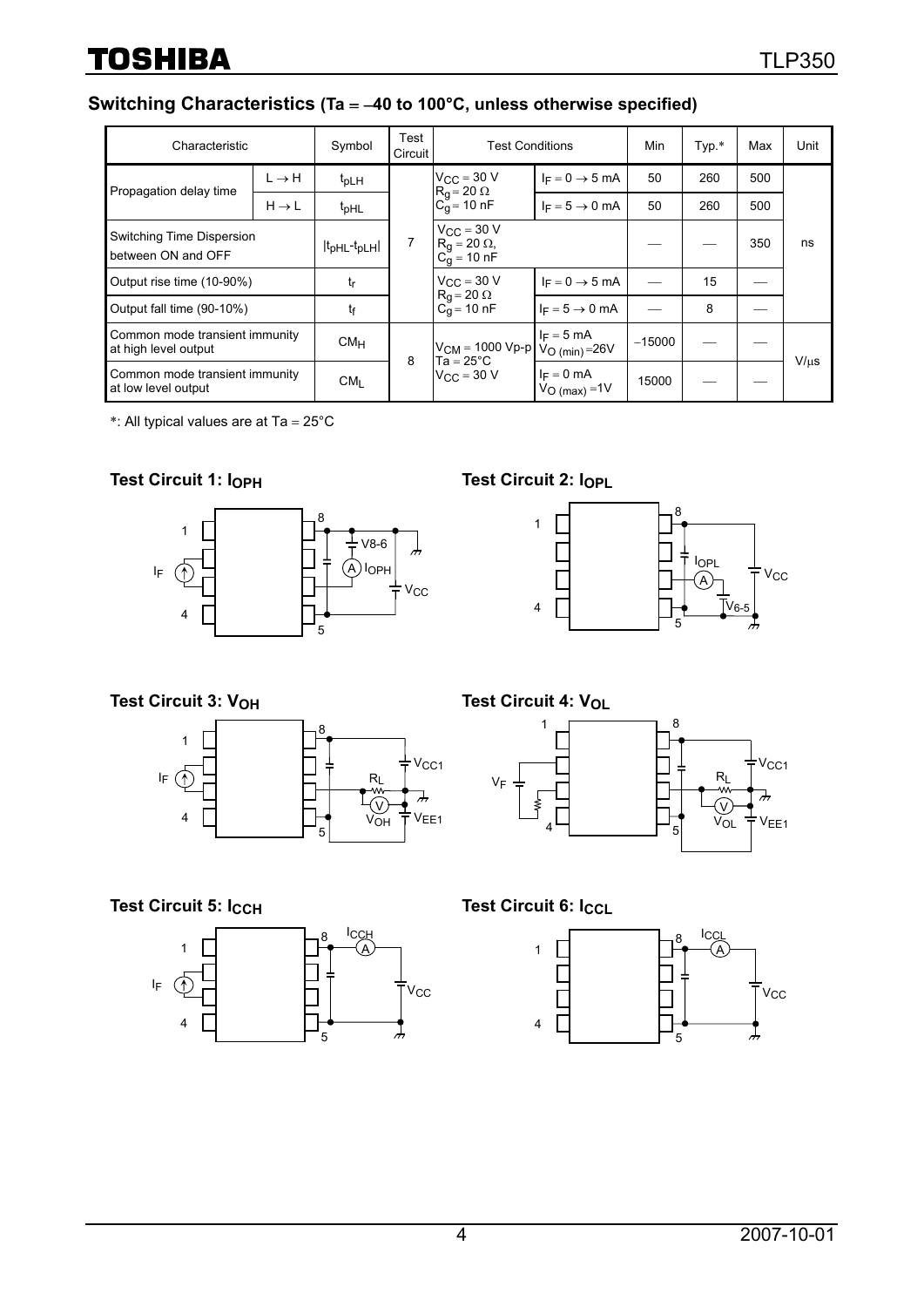$(\mu s)$ 

 $tf$  ( $\mu$ s

## **Test Circuit 7: tpLH, tpHL, tr, tf, PDD**



CML (CMH) is the maximum rate of rise (fall) of the common mode voltage that can be sustained with the output voltage in the low (high) state.

 $t_f$  ( $\mu$ s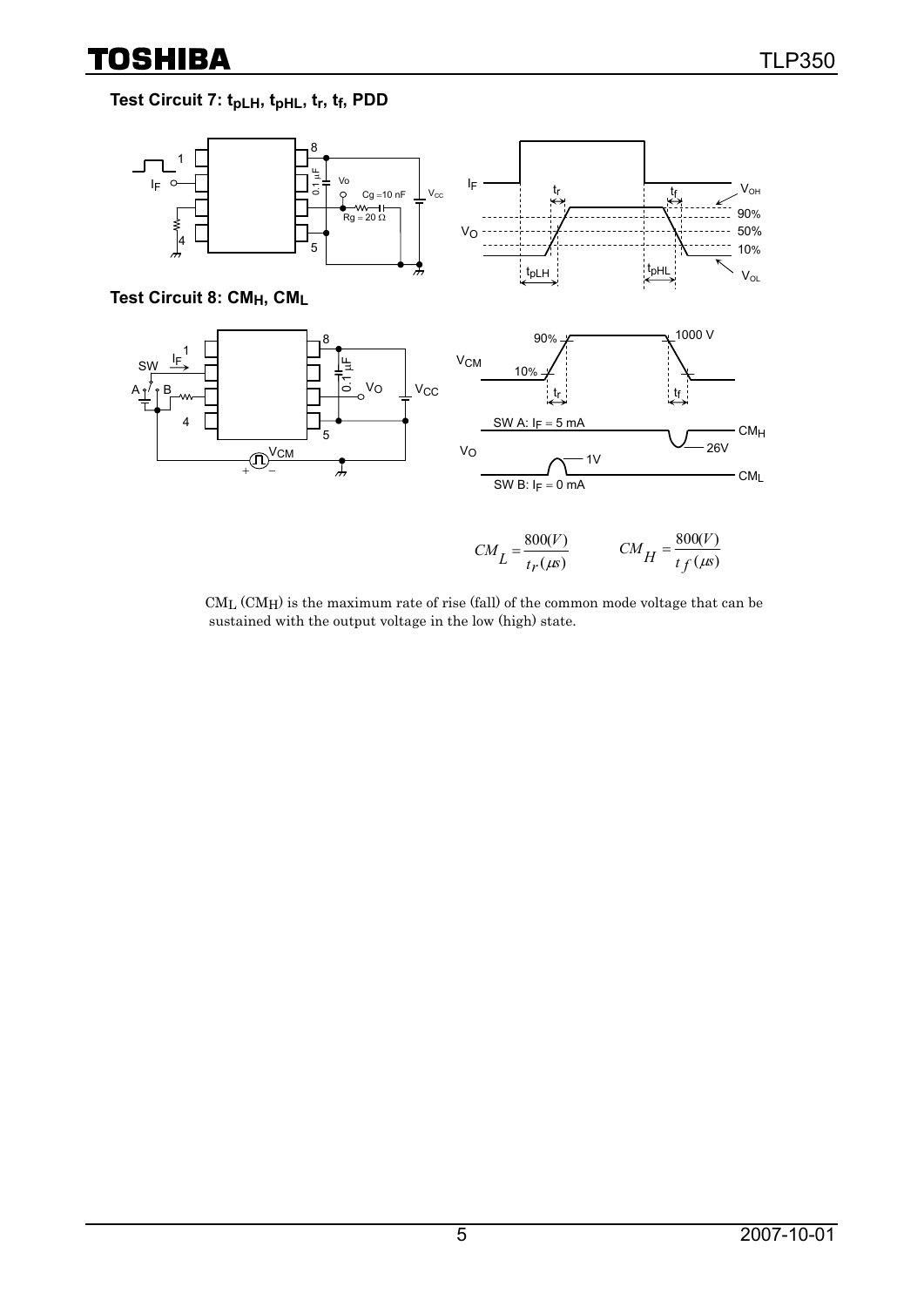







Forward Voltage  $V_F(V)$  Forward Current I<sub>F</sub> (mA)







30

40



\*: The above graphs show typical characteristics.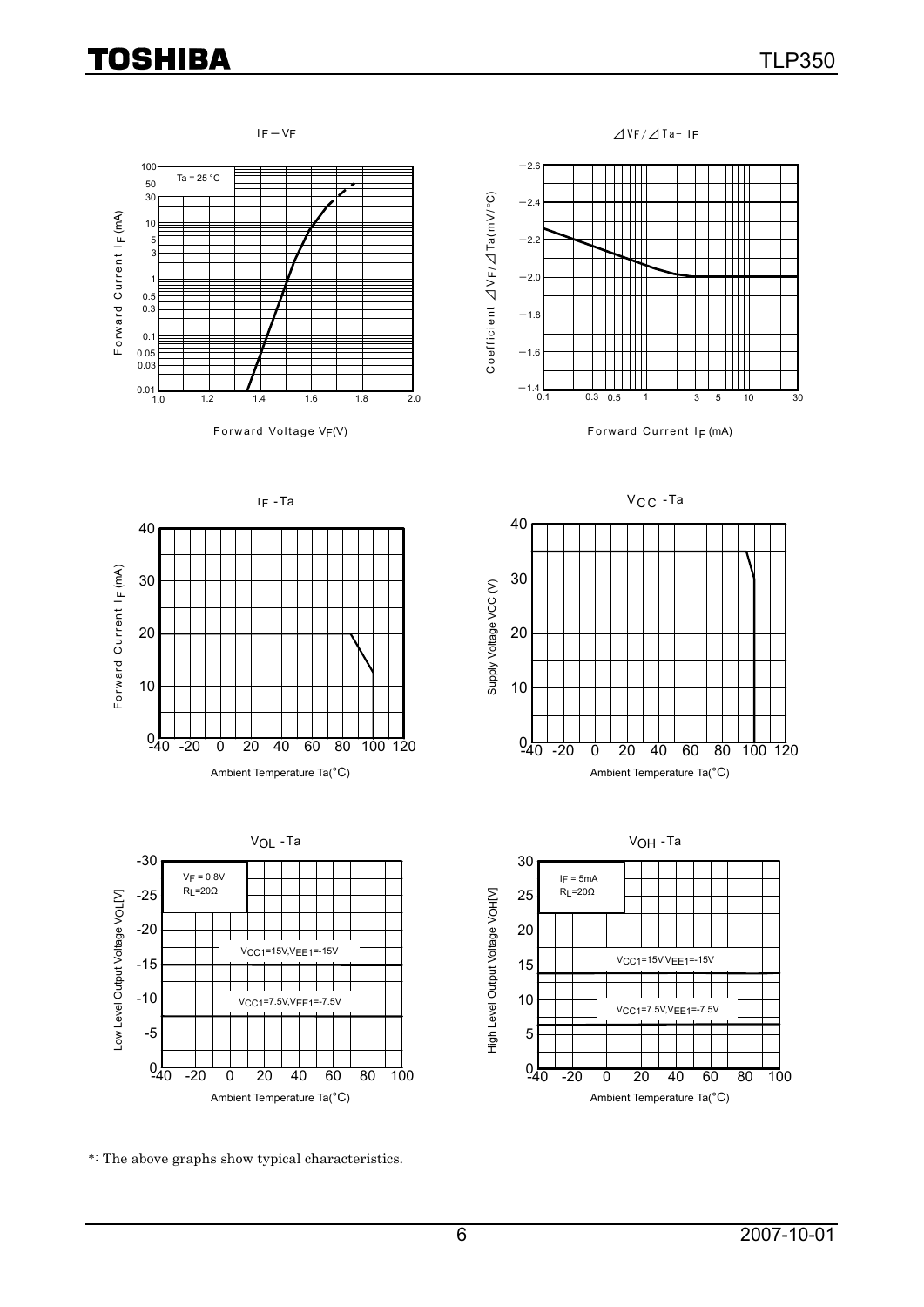

\*: The above graphs show typical characteristics.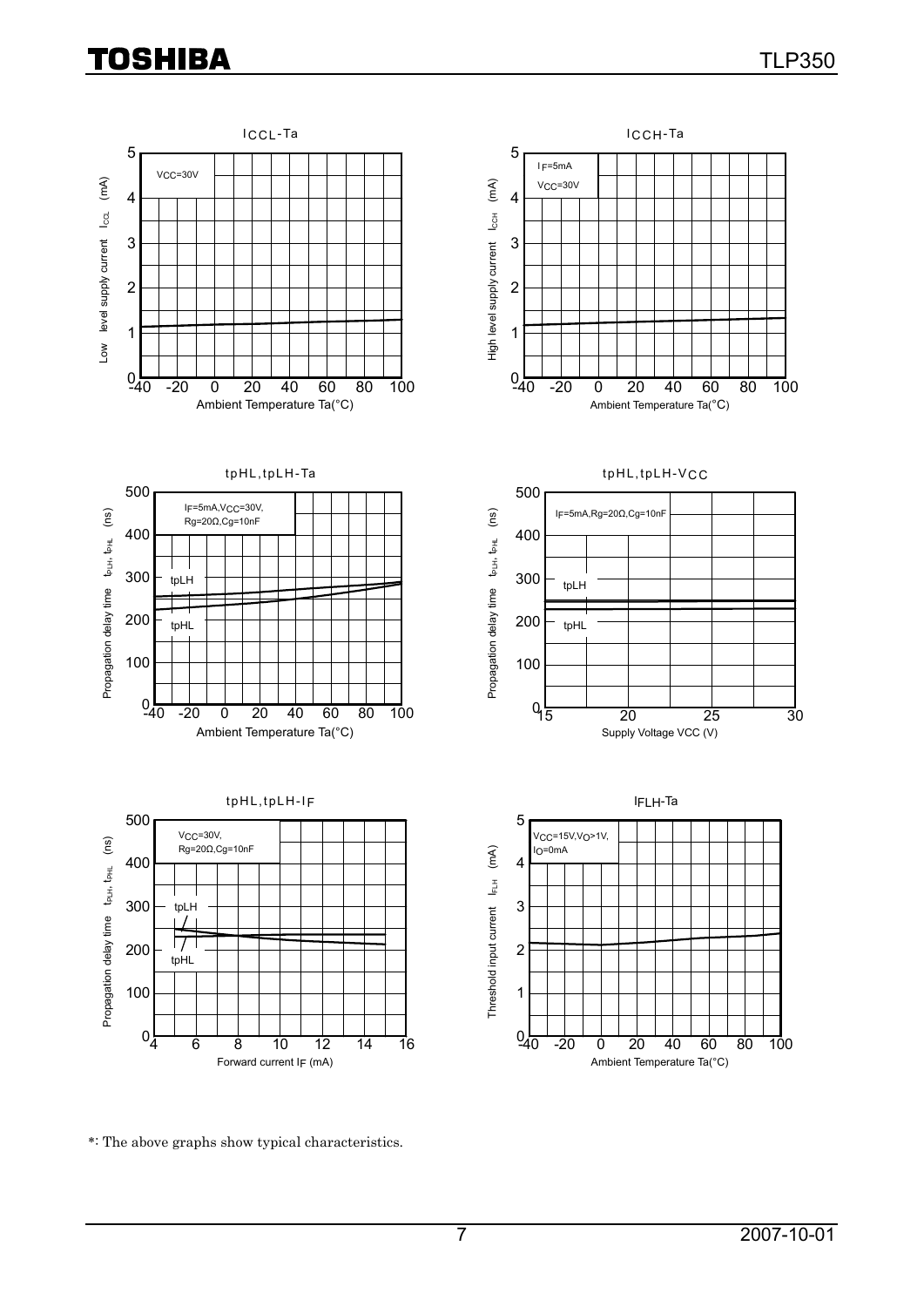







\*: The above graphs show typical characteristics.



\*\*Test Circuit : VCC-VO(VUVLO)